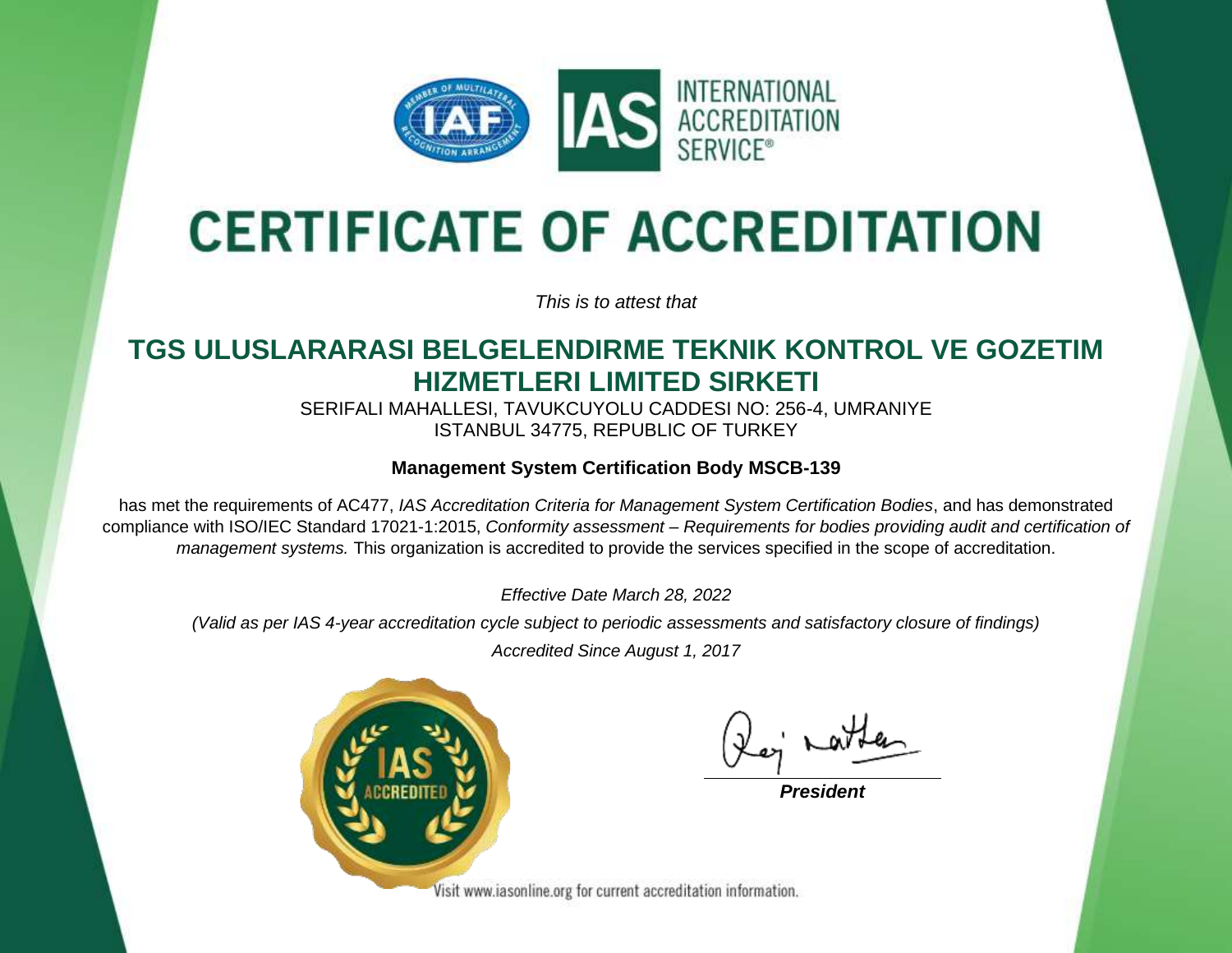International Accreditation Service, Inc. 3060 Saturn Street, Suite 100, Brea, California 92821, U.S.A. | www.iasonline.org

### **TGS ULUSLARARASI BELGELENDIRME TEKNIK KONTROL VE GOZETIM HIZMETLERI LIMITED SIRKETI**

SERIFALI MAHALLESI, TAVUKCUYOLU CADDESI NO: 256-4, UMRANIYE ISTANBUL 34775, REPUBLIC OF TURKEY

[www.tgsbelgelendirme.com](http://tgsbelgelendirme.com/)

**MSCB-139**

**Contact Name** Oktay Inci **Contact Phone** +90-0216-3270977

Accredited to ISO/IEC 17021-1:2015, ISO/IEC 17021-2:2016, ISO 17021-3:2017, ISO/TS 22003:2013, ISO 27006:2015

*Effective Date March 28, 2022*

| <b>Discipline of Certification:</b>                                                                                                                                                                                                                                                                                                                                                                                                                                                                                                                                                                      | <b>Quality Management Systems</b>                                                                                                                                                                                                                                                                                                                                                                                                                                           |  |
|----------------------------------------------------------------------------------------------------------------------------------------------------------------------------------------------------------------------------------------------------------------------------------------------------------------------------------------------------------------------------------------------------------------------------------------------------------------------------------------------------------------------------------------------------------------------------------------------------------|-----------------------------------------------------------------------------------------------------------------------------------------------------------------------------------------------------------------------------------------------------------------------------------------------------------------------------------------------------------------------------------------------------------------------------------------------------------------------------|--|
| <b>Certification Standard:</b>                                                                                                                                                                                                                                                                                                                                                                                                                                                                                                                                                                           | ISO 9001:2015                                                                                                                                                                                                                                                                                                                                                                                                                                                               |  |
| <b>Certification Scheme:</b>                                                                                                                                                                                                                                                                                                                                                                                                                                                                                                                                                                             | N/A                                                                                                                                                                                                                                                                                                                                                                                                                                                                         |  |
| <b>Certification Sectors</b>                                                                                                                                                                                                                                                                                                                                                                                                                                                                                                                                                                             |                                                                                                                                                                                                                                                                                                                                                                                                                                                                             |  |
| 1: Agriculture, Hunting, Forestry & Fishing<br>3: Food Products, Beverages and Tobacco<br>4: Textiles and Textile Products<br>5: Leather and Leather Products<br>6: Wood and Wood Products<br>7: Pulp, Paper and Paper Products<br>8: Publishing Companies<br>9: Printing Companies<br>10: Coke and Refined Petroleum Products<br>12: Chemicals, Chemical Products and Fibres<br>14: Rubber and Plastic Products<br>17: Basic Metals and Fabricated Metal Products<br>18: Machinery and Equipment<br>19: Electrical and Optical Equipment<br>23: Manufacturing Not Elsewhere Classified<br>24: Recycling | 25: Electricity Supply<br>26: Gas Supply<br>27: Water Supply<br>28: Construction<br>29: Wholesale and Retail Trade; Repair of Motor Vehicles,<br>Motorcycles and Personal<br>and Household Goods<br>30: Hotels and Restaurants<br>31: Transport, Storage and Communications<br>32: Financial Intermediation, Real Estate, Renting<br>33: Information Technology<br>34: Engineering Services<br>35: Other Services<br>36: Public Administration<br>39: Other Social Services |  |

| <b>Discipline of Certification:</b> | <b>Environmental Management Systems</b> |  |
|-------------------------------------|-----------------------------------------|--|
| <b>Certification Standard:</b>      | ISO 14001:2015                          |  |
| N/A<br><b>Certification Scheme:</b> |                                         |  |
| <b>Certification Sectors</b>        |                                         |  |

| 1: Agriculture, Hunting, Forestry & Fishing | 25: Electricity Supply                                    |
|---------------------------------------------|-----------------------------------------------------------|
| 3: Food Products, Beverages and Tobacco     | 26: Gas Supply                                            |
| 4: Textiles and Textile Products            | 27: Water Supply                                          |
| 5: Leather and Leather Products             | 28:Construction                                           |
| 6: Wood and Wood Products                   | 29: Wholesale and Retail Trade; Repair of Motor Vehicles, |
| 7: Pulp, Paper and Paper Products           | Motorcycles and Personal                                  |
|                                             |                                                           |

#### **MSCB-139 TGS Uluslararasi Belgelendirme Teknik Kontrol Ve gozetim Hizmetleri Limited Sirketi**





*Effectove Date November 17, 2021* **Page 2 of 6** *IAS/MSCB/100-2* 

IAF MLA Signatory for Management System (QMS, EMS, ISMS, FSMS, EnMS, MDQMS, OHSMS)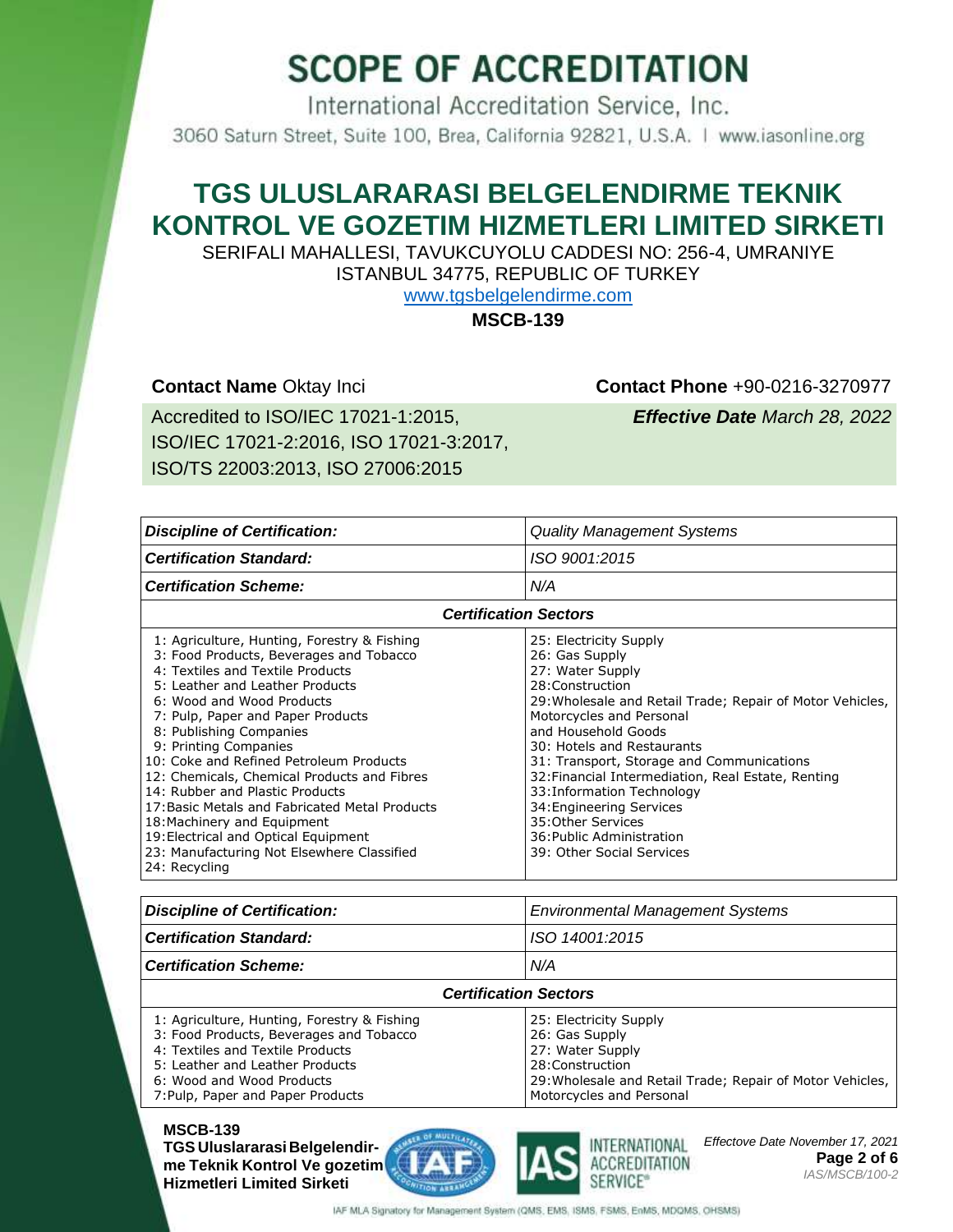International Accreditation Service, Inc.

3060 Saturn Street, Suite 100, Brea, California 92821, U.S.A. | www.iasonline.org

| <b>Discipline of Certification:</b>                                                                                                                                                                                                                                                                                                                                                                                                           | <b>Environmental Management Systems</b>                                                                                                                                                                                                                                                                         |  |
|-----------------------------------------------------------------------------------------------------------------------------------------------------------------------------------------------------------------------------------------------------------------------------------------------------------------------------------------------------------------------------------------------------------------------------------------------|-----------------------------------------------------------------------------------------------------------------------------------------------------------------------------------------------------------------------------------------------------------------------------------------------------------------|--|
| <b>Certification Standard:</b>                                                                                                                                                                                                                                                                                                                                                                                                                | ISO 14001:2015                                                                                                                                                                                                                                                                                                  |  |
| 8: Publishing Companies<br>9: Printing Companies<br>12: Chemicals, Chemical Products and Fibres<br>14: Rubber and Plastic Products<br>15: Non-metallic Mineral Products<br>16: Concrete, Cement, Lime, Plaster, etc.<br>17: Basic Metals and Fabricated Metal Products<br>18: Machinery and Equipment<br>19: Electrical and Optical Equipment<br>22: Other Transport Equipment<br>23: Manufacturing Not Elsewhere Classified<br>24: Recycling | and Household Goods<br>30: Hotels and Restaurants<br>31: Transport, Storage and Communications<br>32: Financial Intermediation, Real Estate, Renting<br>33: Information Technology<br>34: Engineering Services<br>35: Other Services<br>36: Public Administration<br>37: Education<br>39: Other Social Services |  |

| <b>Discipline of Certification:</b>                                  | <b>Food Safety Management Systems</b>                                                                                                                 |  |
|----------------------------------------------------------------------|-------------------------------------------------------------------------------------------------------------------------------------------------------|--|
| <b>Certification Standard:</b><br>ISO 22000:2005* and ISO 22000:2018 |                                                                                                                                                       |  |
| <b>Certification Scheme:</b><br>N/A                                  |                                                                                                                                                       |  |
| <b>Certification Sectors</b>                                         |                                                                                                                                                       |  |
| C: Food Manufacturing<br>E: Catering<br>F: Distribution              | G: Provision of Transport and Storage Services<br>H: Services<br>I: Production of Food Packaging and Packaging Material<br>J: Equipment manufacturing |  |

| Discipline of Certification:        | <b>Information Security Management Systems</b> |  |  |
|-------------------------------------|------------------------------------------------|--|--|
| <b>Certification Standard:</b>      | ISO/IEC 27001:2013                             |  |  |
| N/A<br><b>Certification Scheme:</b> |                                                |  |  |
| <b>Certification Sectors - N/A</b>  |                                                |  |  |

**MSCB-139 TGS Uluslararasi Belgelendirme Teknik Kontrol Ve gozetim Hizmetleri Limited Sirketi**



*Effectove Date November 17, 2021* **Page 3 of 6** *IAS/MSCB/100-2* 

ACCREDITATION SERVICE<sup>®</sup>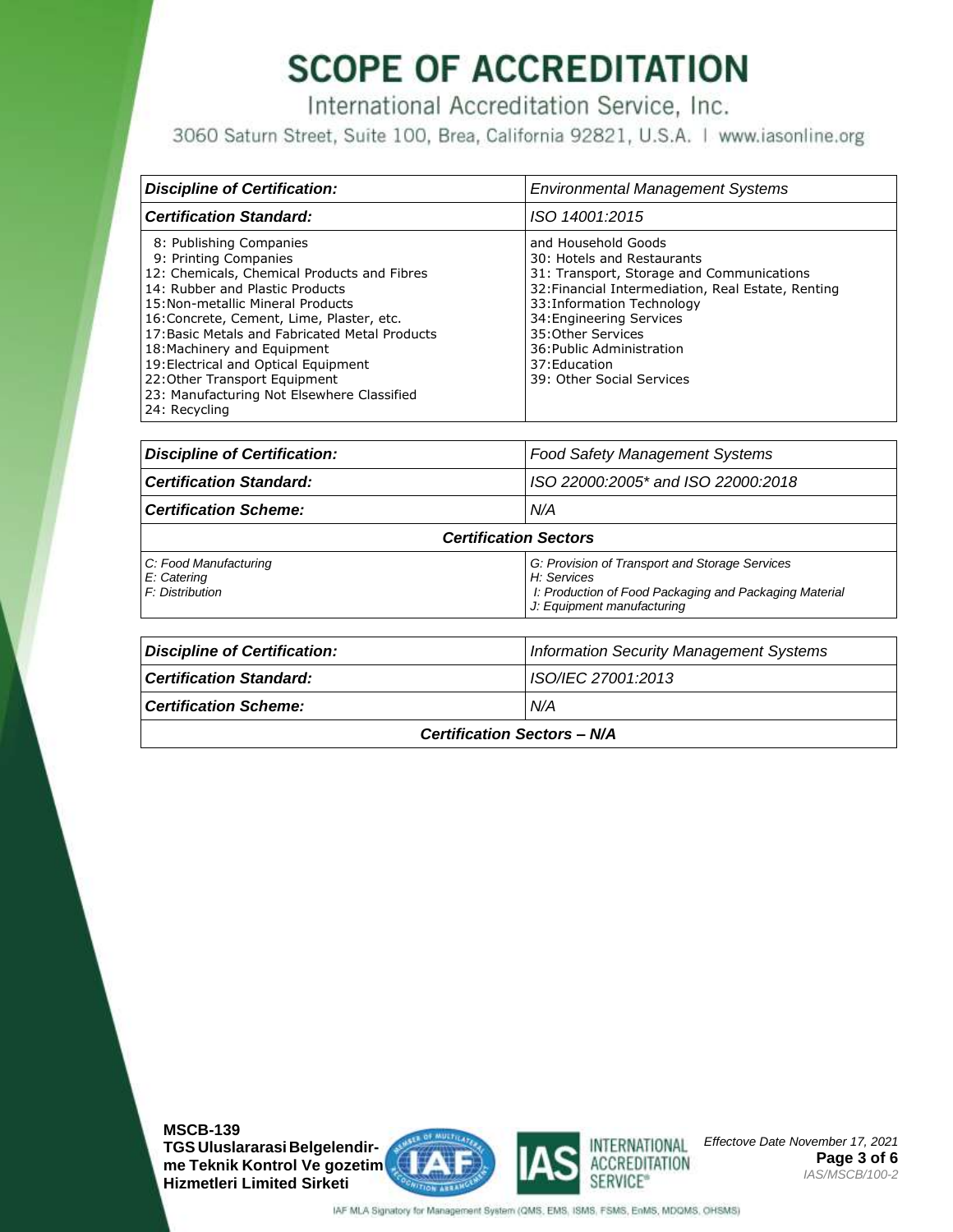International Accreditation Service, Inc.

3060 Saturn Street, Suite 100, Brea, California 92821, U.S.A. | www.iasonline.org

| <b>Discipline of Certification:</b>                            | <b>Medical Device Quality Management Systems</b>                                                                                                                                                                                                                                                                                                                                                                                                                                                  |  |  |
|----------------------------------------------------------------|---------------------------------------------------------------------------------------------------------------------------------------------------------------------------------------------------------------------------------------------------------------------------------------------------------------------------------------------------------------------------------------------------------------------------------------------------------------------------------------------------|--|--|
| <b>Certification Standard:</b>                                 | ISO 13485:2016                                                                                                                                                                                                                                                                                                                                                                                                                                                                                    |  |  |
| <b>Certification Scheme:</b>                                   | N/A                                                                                                                                                                                                                                                                                                                                                                                                                                                                                               |  |  |
| <b>Certification Sectors</b>                                   |                                                                                                                                                                                                                                                                                                                                                                                                                                                                                                   |  |  |
| Non-Active Medical Device Technical Area                       | General Non-Active, Non-Implantable Medical Devices<br>Non-Active Implants<br>Devices for Wound Care<br>Non-Active Dental Devices and Accessories<br>Non-Active Medical Devices Other than Specified Above                                                                                                                                                                                                                                                                                        |  |  |
| Active Medical Devices (Non-Implantable)                       | <b>General Active Medical Devices</b><br>Devices for Imaging<br><b>Monitoring Devices</b><br>Devices for Radiation Therapy and Thermo Therapy<br>Active (Non-Implantable) Medical Devices Other than<br><b>Specified Above</b>                                                                                                                                                                                                                                                                    |  |  |
| Active Implantable Medical Devices                             | General Active Implantable Medical Devices<br>Implantable Medical Devices Other than Specified Above                                                                                                                                                                                                                                                                                                                                                                                              |  |  |
| <b>Sterilization Methods for Medical Devices</b>               | Ethylene Oxide Gas Sterilization (EOG)<br>Moist Heat<br><b>Aseptic Processing</b><br>Radiation Sterilization (e.g. Gamma, X-Ray, Electron Beam)<br>Sterilization Method Other than Specified Above                                                                                                                                                                                                                                                                                                |  |  |
| Devices Incorporating/Utilizing Specific Substances/Technology | Medical Devices Incorporating Medicinal Substances<br>Medical Devices Utilizing Tissues of Animal Origin<br>Medical Devices Incorporating Derivatives of Human Blood<br>Medical Devices Utilizing Micromechanics<br>Medical Devices Utilizing Nanomaterials<br>Medical Devices Utilizing Biological Active Coatings and/or<br>Materials or Being Wholly or Mainly Absorbed<br>Medical Devices Incorporating or Utilizing Specific<br>Substances/Technologies/Elements, Other than Specified Above |  |  |
| Parts or Services                                              | <b>Raw Materials</b><br>Components<br>Sub Assemblies<br><b>Calibration Services</b><br><b>Distribution Services</b><br><b>Maintenance Services</b><br><b>Transportation Services</b><br><b>Other Services</b>                                                                                                                                                                                                                                                                                     |  |  |

**MSCB-139 TGS Uluslararasi Belgelendirme Teknik Kontrol Ve gozetim Hizmetleri Limited Sirketi**





*Effectove Date November 17, 2021* **Page 4 of 6** *IAS/MSCB/100-2*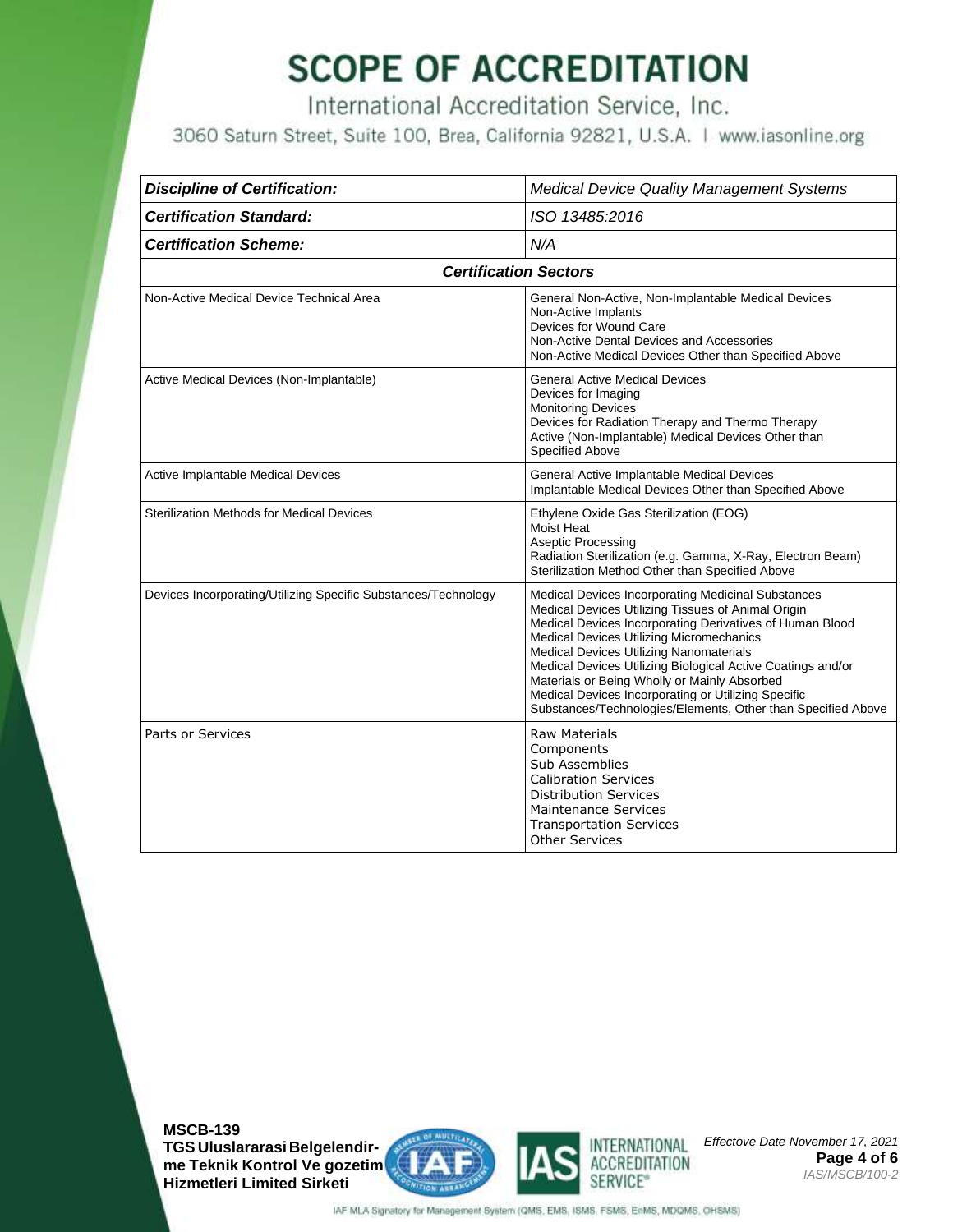International Accreditation Service, Inc.

3060 Saturn Street, Suite 100, Brea, California 92821, U.S.A. | www.iasonline.org

| <b>Discipline of Certification:</b>                                                                                                                                                                                                                                                                                                 | Occupational Health & Safety Management System                                                                                                                                    |  |
|-------------------------------------------------------------------------------------------------------------------------------------------------------------------------------------------------------------------------------------------------------------------------------------------------------------------------------------|-----------------------------------------------------------------------------------------------------------------------------------------------------------------------------------|--|
| <b>Certification Standard:</b>                                                                                                                                                                                                                                                                                                      | ISO 45001:2018                                                                                                                                                                    |  |
| <b>Certification Scheme:</b>                                                                                                                                                                                                                                                                                                        | N/A                                                                                                                                                                               |  |
| <b>Certification Sectors</b>                                                                                                                                                                                                                                                                                                        |                                                                                                                                                                                   |  |
| 3: Food Products, Beverages and Tobacco<br>12: Chemicals, chemical products and fibres<br>17: Basic Metals and Fabricated Metal Products<br>18: Machinery and Equipment<br>24: Recycling<br>29: Wholesale and Retail Trade; Repair of Motor Vehicles,<br>Motorcycles and Personal and Household Goods<br>30: Hotels and Restaurants | 32: Financial Intermediation, Real Estate, Renting<br>33: Information Technology<br>35: Other Services<br>36: Public Administration<br>37: Education<br>39: Other social services |  |

| <b>Discipline of Certification:</b>          | <b>Energy Management Systems</b> |  |  |
|----------------------------------------------|----------------------------------|--|--|
| <b>Certification Standard:</b>               | ISO 50001:2018                   |  |  |
| <b>Certification Scheme:</b>                 | N/A                              |  |  |
| <b>Certification Sectors</b>                 |                                  |  |  |
| Industry Light to Medium<br><b>Buildings</b> | <b>Energy Supply</b>             |  |  |

\*Pending Transition Period

*Note: The above scope of accreditation is based on the statistical nomenclature for economic activities NACE rev. 2 and as recommended by the current version of IAF ID 1.*

The scope of accreditation represents broad classifications granted by IAS on the basis of the management system certification processes demonstrated by the certification body (CB). Accreditation is based on the competence and ability to effectively apply the requirements of the relevant certification standards listed in the CB's scope of accreditation. IAS accreditation entails review of the CBs own management system, on-site assessment of the CB's certification processes, review of CB's access to expertise including onsite observation of the CB when conducting certification audits at client sites. Under the conditions of accreditation, the CB is obligated to use equivalent certification practices covering the specific scopes as listed for all clients and as demonstrated during the accreditation process. Accreditation does not cover certification in areas outside the scope of this accreditation certificate. Accreditation does not imply endorsement of the products or the design or performance characteristics of products certified by the CB.

**MSCB-139 TGS Uluslararasi Belgelendirme Teknik Kontrol Ve gozetim Hizmetleri Limited Sirketi**





*Effectove Date November 17, 2021* **Page 5 of 6** *IAS/MSCB/100-2*